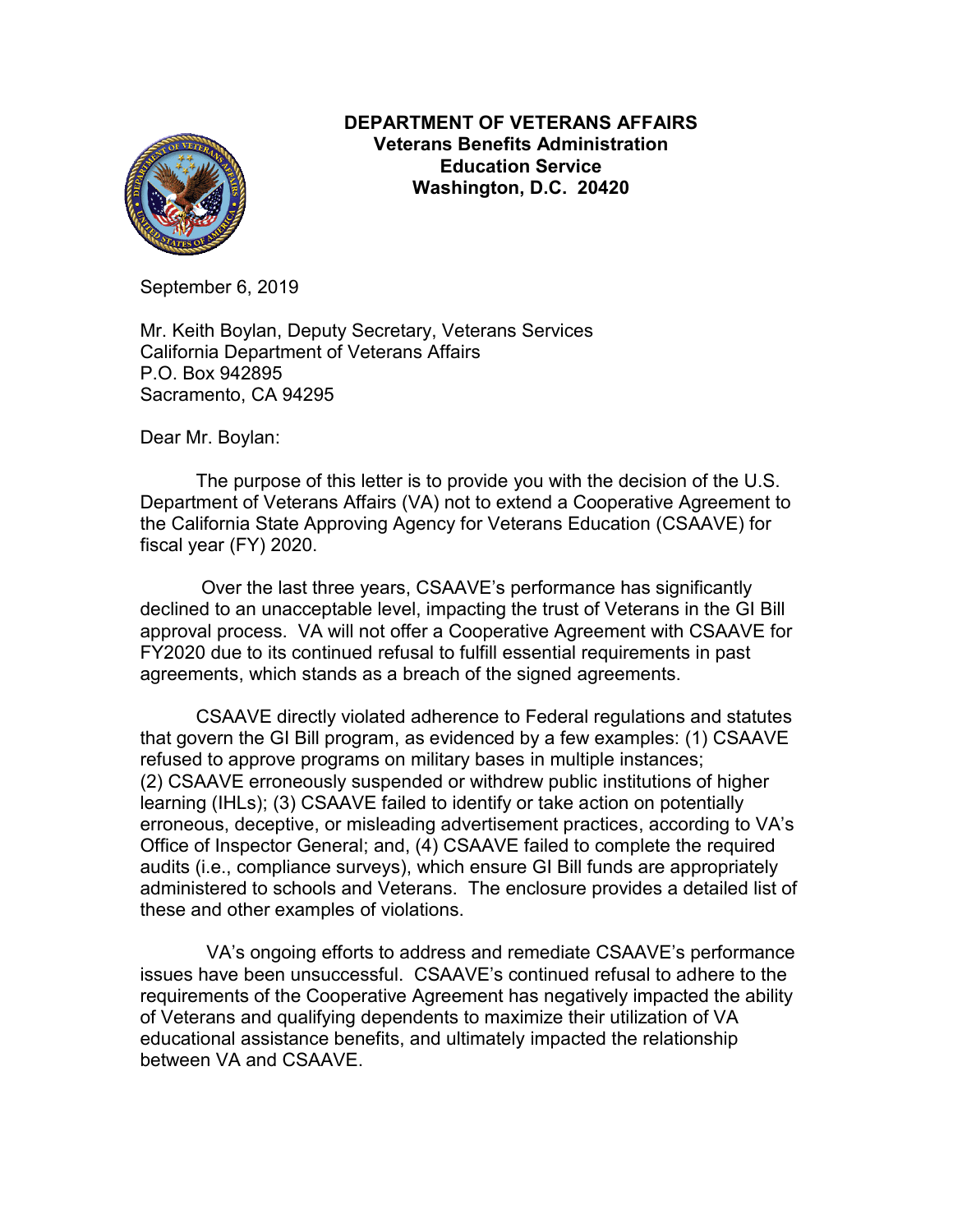Page 2

Mr. Keith Boylan

Moving forward, if CSAAVE is interested in re-entering into a Cooperative Agreement with VA, CSAAVE must be prepared to work with VA to mitigate and resolve all outstanding issues and concerns so the State Approving Agency duties may be transferred back to that state agency.

Respectfully,

CharmainBogn

Charmain Bogue Executive Director Education Service

Enclosure: CSAAVE Performance 2017-2019

cc: Dr. Vito Imbasciani, Secretary, California Department of Veterans Affairs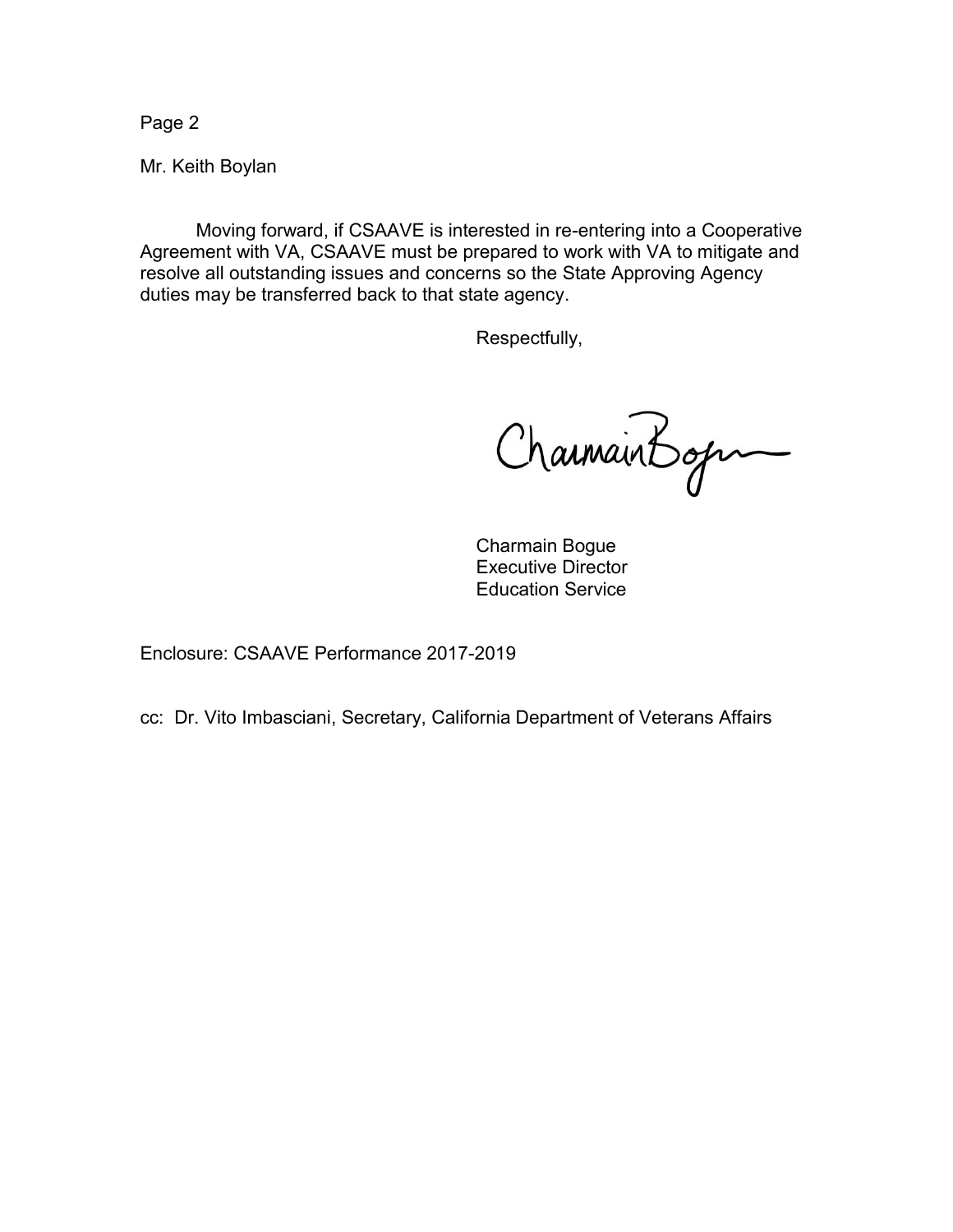# **Enclosure: CSAAVE Performance 2017-2019**

Below is a summary of VA's communications with CSAAVE regarding such issues that form the basis for the decision not to extend a Cooperative Agreement.

FY2017

- Annual Performance Evaluation. January 4, 2018 VA issued a letter to CSAAVE about the annual evaluation rating of Minimally Satisfactory for the FY17 contract year:
	- o Completed 121 of 162 compliance surveys (Business plan target was 90%, CSAAVE completed 75%)
	- o Non-compliance with VA's requirement to establish end products (EP's)
	- $\circ$  Failure to submit compliance survey reports monthly, as required at the time (CSAAVE submitted quarterly)
	- o Second quarter voucher for payment for services was submitted late

The letter recommended a VA/National Association of State Approving Agencies joint visit to assist and address any contract issues and provide training as necessary. VA did not receive a response from CSAAVE regarding this recommendation.

# FY2018

- Failure to approve programs.
	- $\circ$  July 10, 2018 VA sent a letter clarifying that CSAAVE has authority for approval of programs on military bases. CSAAVE questioned this authority and refused to approve new such programs despite VA's guidance and the fact that it had approved many programs of education offered on military bases in the past.
	- $\circ$  July 17, 2018 In response to CSAAVE's refusal to approve programs on military bases, VA issued a VA Office of General Counsel written opinion entitled "*Whether Congress Granted [SAAs] Authority to Approve Courses of Education Offered on a Military Base by an Educational Institution"*. CSAAVE did not begin to approve such programs immediately after VA's guidance but, rather, waited until after the FY18 evaluation period.
- Approval/suspension of programs. August 9, 2018 VA issued an advisory entitled "*Revised Guidance on the Approval of Programs Involving Online Courses Offered in Another State*" to provide CSAAVE with an interpretation on the approvability of programs or "partial" programs across states in response to the suspensions that CSAAVE had issued for many such programs. SAAs nationwide, including CSAAVE, had approved such programs in the past. The change in CSAAVE's view on the approvability of such programs was not prompted or supported by changes in the structure of such programs, changes in State or Federal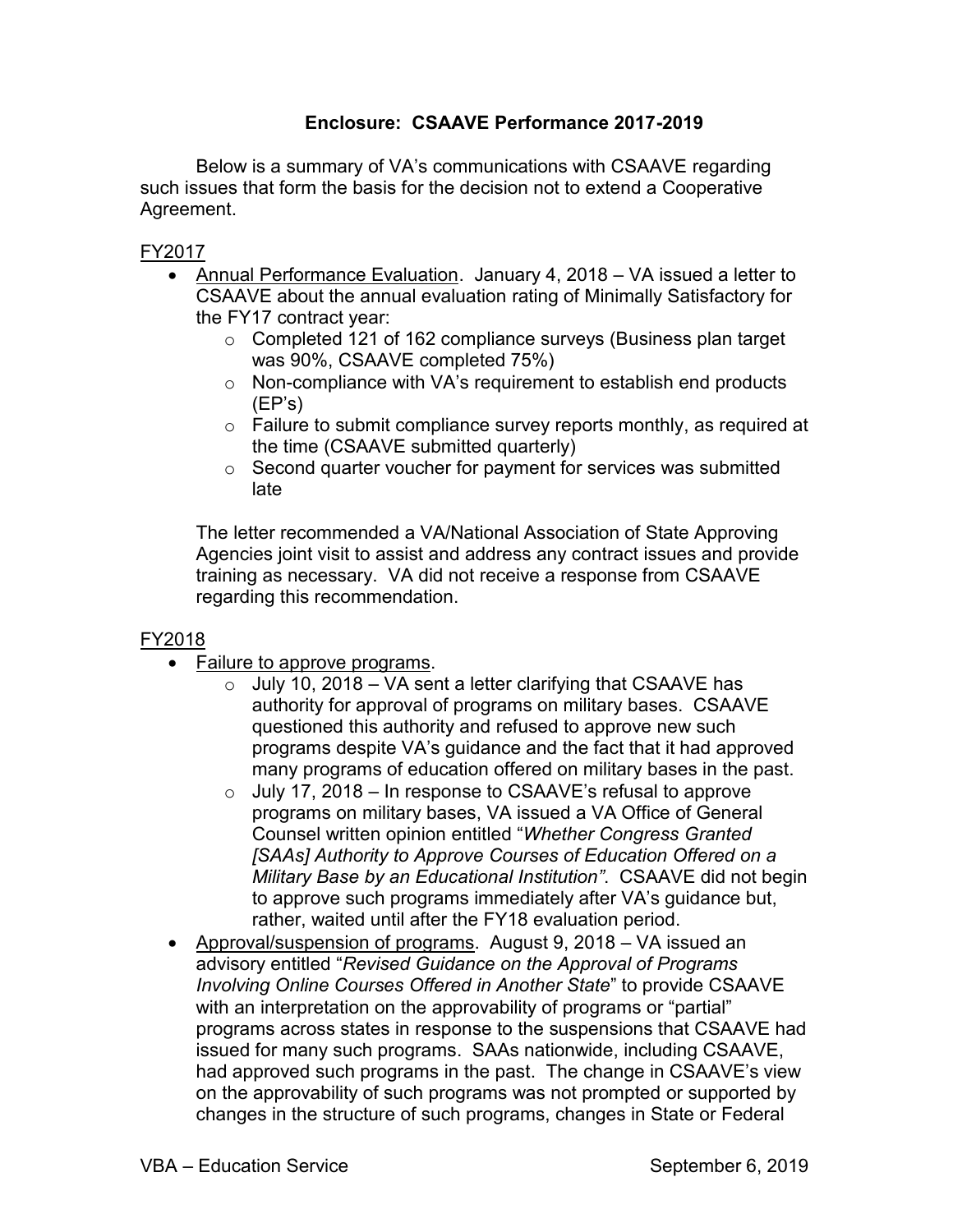### **Enclosure: CSAAVE Performance 2017-2019 Page 2**

- laws or regulations, or a corresponding change in interpretation, either previously or subsequently, by VA or any other SAAs.
- Unresolved Issues. August 24, 2018 VA sent a letter outlining the numerous outstanding unresolved issues relevant to CSAAVE's FY2018 contract and related program approvals and compliance surveys. Issues included:
	- o Improper suspension and/or withdrawal actions and notifications to educational institutions, including-
		- University of Maryland University College (UMUC)
		- **EXECT** Thomas Jefferson School of Law
		- Out-of-state institutions operating within California and those that operate on military bases.
	- o CSAAVE's refusal to approve programs offered on military bases and the forwarding of requests for approval of those programs to VA.
	- o CSAAVE's erroneous interpretation of "administrative capabilities" of an institution (e.g., Northcentral University). CSAAVE conceptualized and implemented its own definition which inexplicably diverged from VA's definition, as codified in 38 CFR 21.4266(a)(1), which has remained unchanged since 2007.
	- o CSAAVE's unsupported requirement that IHLs provide job placement rates as a condition of approval for non-college degree programs. Such a requirement does not exist in statute, VA regulations, or published interpretations or policies.
	- o CSAAVE's lack of timely responses to VA's requests for information (e.g., Spartan School of Aeronautics, compliance referral updates, etc.).
	- $\circ$  Failure to complete required compliance surveys. At the time of the letter, CSAAVE had only completed 75 of the 188 required surveys.
- Inappropriate Program Withdrawals. August 31, 2018 VA released a Procedural Advisory titled, "*Acceptance of Certifications by Other Appropriately Authorized Agencies or Offices that Applicable Standards Have Been Met",* to clarify VA's interpretation of the Department's regulations and advise SAAs that they should accept determinations made by other state agencies with jurisdiction. CSAAVE attempted to question accreditation and state licensure determinations by other agencies in arguing those programs failed to meet Post-9/11 GI Bill approval requirements. This advisory was released to notify CSAAVE that its withdrawal of approval for numerous programs of education was not in accordance with VA regulations. After VA issued this advisory, CSAAVE did not reinstate the schools immediately but, rather, delayed several months.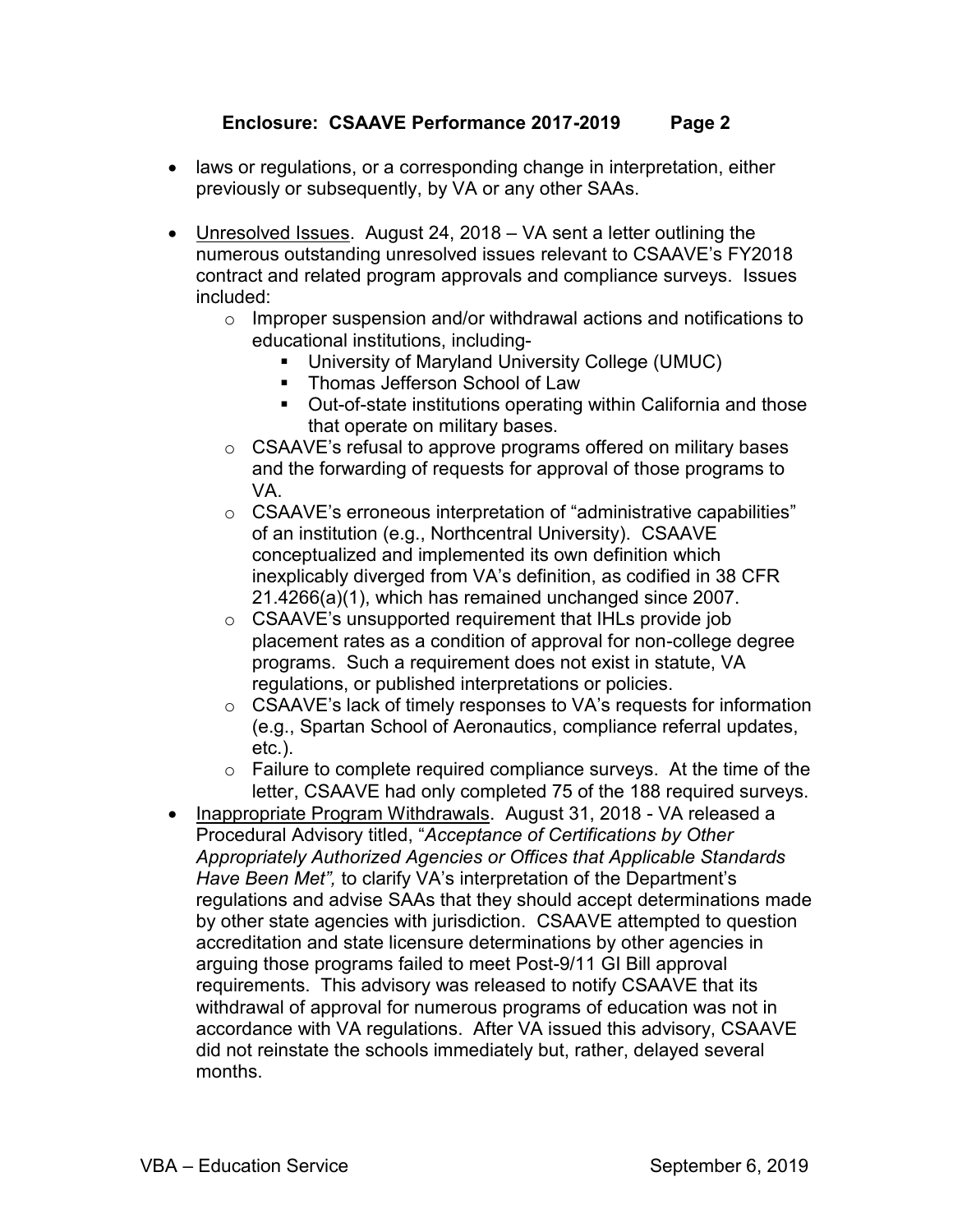# **Enclosure: CSAAVE Performance 2017-2019 Page 3**

• Missing and delayed program reports of modifications; schools with potentially erroneous, deceptive, or misleading advertisement practices - December 3, 2018 – CSAAVE cited in OIG Report #16-00862-179 – *"VA's* 

*Oversight of State Approving Agency Program Monitoring for Post-9/11 GI Bill Students."* OIG asserted that CSAAVE – (1) failed to ensure that programs continue to meet the conditions of their approval, and (2) failed to review and identify schools using potentially erroneous, deceptive, or misleading advertising.

- Annual Performance Evaluation. December 13, 2018 VA issued a letter to CSAAVE about the annual evaluation rating of Unsatisfactory for the FY2018 contract year:
	- $\circ$  Completed only 79 of the assigned 188 surveys (42%).
	- $\circ$  Improper suspension of a University of Maryland University College campus (subsequently reinstated).
	- o Improper suspension of programs offered by out-of-state colleges at branches in California based on the perceived inadequacy of such institutions' operations (25 institutions affected).

# FY2019

- Failure to Act. February 20, 2019 VA released Procedural Advisory titled "*Clarification Regarding 38 C.F.R. § 21.4250: Failure to Act, Notice of Intent Not to Act, Denial of an Application for Approval, and the Fiscal Year 2019 Cooperative Agreement Between the Department of Veterans Affairs and State Approving Agencies"* based on CSAAVE's determination and notice to VA that they intended "not to act" on Ashford University's application for approval.
- Failure to Act. March 18, 2019 VA sent a letter informing CSAAVE that it was in violation of the requirements of the Cooperative Agreement by not taking action on Ashford University's application.
- Material Breach. August 15, 2019 CSAAVE failed to complete the compliance survey visits required for FY2019. All facilities were to be visited by August 15, 2019. CSAAVE visited 116 of the 151 that were assigned (77%). The minimum standard for satisfactory completion is 90%, as stated in the Cooperative Agreement.